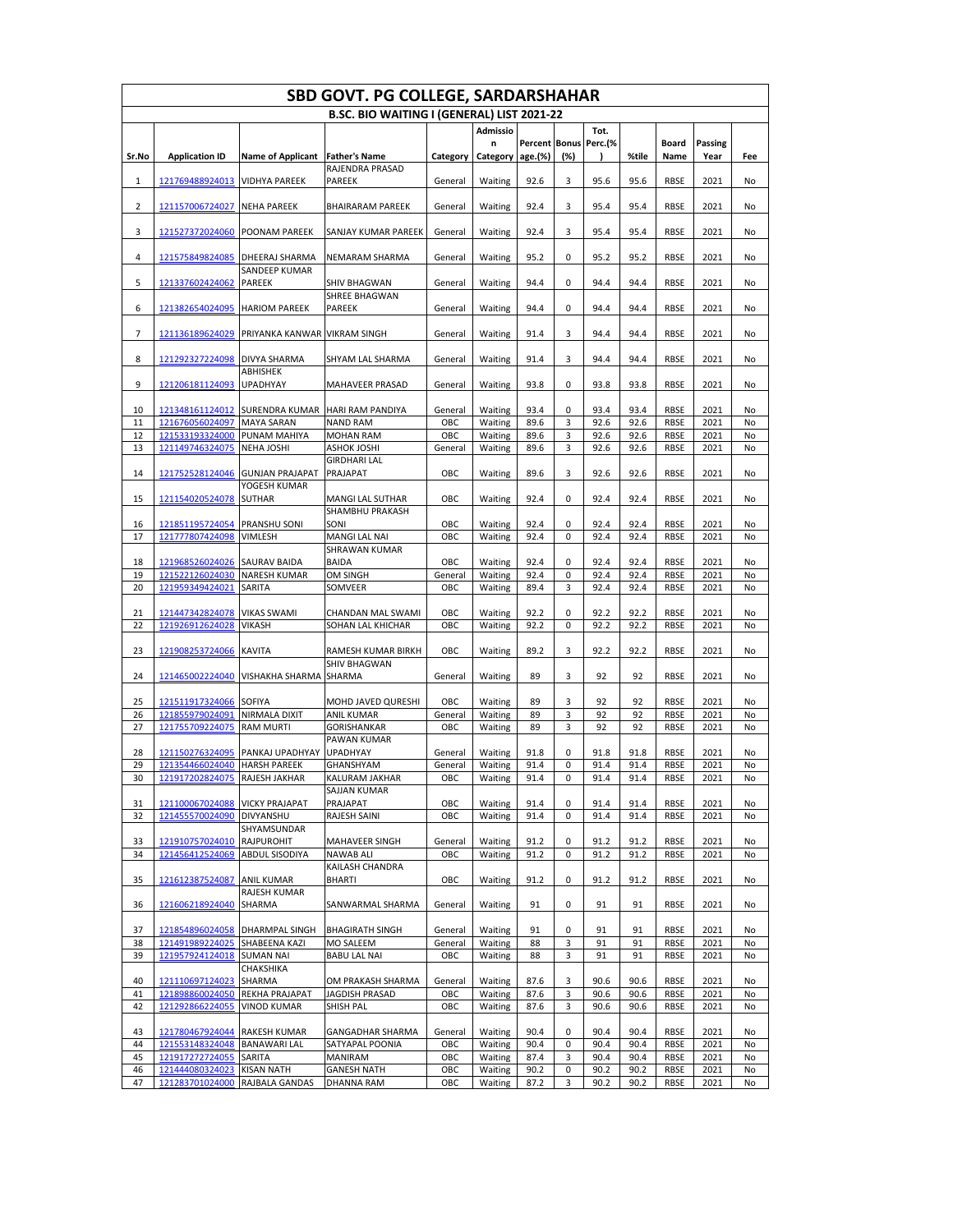| 48 | 121390874424025 | <b>ANITA SWAMI</b>               | <b>RATI RAM</b>                    | OBC     | Waiting | 87.2 | 3           | 90.2 | 90.2 | <b>RBSE</b> | 2021 | No        |
|----|-----------------|----------------------------------|------------------------------------|---------|---------|------|-------------|------|------|-------------|------|-----------|
| 49 | 121566582224020 | <b>BABU LAL SARAN</b>            | DAULAT RAM SARAN                   | OBC     | Waiting | 90   | 0           | 90   | 90   | <b>RBSE</b> | 2021 | No        |
|    |                 |                                  |                                    |         |         |      |             |      |      |             |      |           |
| 50 | 121759233024080 | RAM NIWAS SARAN RAMJI LAL SARAN  |                                    | OBC     | Waiting | 90   | 0           | 90   | 90   | <b>RBSE</b> | 2021 | No        |
| 51 | 121562873524062 | <b>SAMEER QURESHI</b>            | MO YASIN QURESHI                   | OBC     | Waiting | 90   | 0           | 90   | 90   | <b>RBSE</b> | 2021 | No        |
| 52 | 121804822224095 | DALEEP SHARMA                    | BALARAM                            | General | Waiting | 90   | 0           | 90   | 90   | <b>RBSE</b> | 2021 | No        |
| 53 | 121111557024018 | MADHUSUDAN                       | SOHAN LAL                          | OBC     | Waiting | 90   | 0           | 90   | 90   | <b>RBSE</b> | 2021 | No        |
| 54 | 121821123124022 | <b>RAM RATAN</b>                 | LILA DHAR                          | OBC     | Waiting | 90   | $\mathbf 0$ | 90   | 90   | <b>RBSE</b> | 2021 | <b>No</b> |
| 55 | 121154541824063 | <b>ADITYA</b>                    | <b>RAM SINGH</b>                   | General | Waiting | 90   | 0           | 90   | 90   | <b>RBSE</b> | 2021 | No        |
| 56 | 121351226224077 | <b>KAMALA SARAN</b>              | LAL CHAND                          | OBC     | Waiting | 87   | 3           | 90   | 90   | <b>RBSE</b> | 2021 | No        |
|    |                 | <b>MANISH KUMAR</b>              |                                    |         |         |      |             |      |      |             |      |           |
| 57 | 121885134424057 | <b>POONIA</b>                    | <b>KAPOOR SINGH</b>                | OBC     | Waiting | 89.8 | 0           | 89.8 | 89.8 | <b>RBSE</b> | 2021 | No        |
| 58 | 121573080524040 | MANOJ POONIA                     | <b>DOLA RAM</b>                    | OBC     | Waiting | 89.8 | 0           | 89.8 | 89.8 | <b>RBSE</b> | 2021 | No        |
| 59 | 121591897424098 | <b>KRISHAN KUMAR</b>             | RAMNARAYAN                         | OBC     | Waiting | 89.6 | 0           | 89.6 | 89.6 | <b>RBSE</b> | 2021 | No        |
|    |                 |                                  |                                    |         |         |      |             |      |      |             |      |           |
| 60 | 121816136724069 | <b>VINITA JOSHI</b>              | SANJAY KUMAR JOSHI                 | General | Waiting | 86.6 | 3           | 89.6 | 89.6 | <b>RBSE</b> | 2021 | No        |
| 61 | 121508062024076 | PAYAL PRAJAPAT                   | <b>BAJRANG LAL</b>                 | OBC     | Waiting | 86.6 | 3           | 89.6 | 89.6 | <b>RBSE</b> | 2021 | No        |
| 62 | 121793823224084 | SONIYA KANWAR                    | AMAR SINGH                         | General | Waiting | 86.6 | 3           | 89.6 | 89.6 | <b>RBSE</b> | 2021 | No        |
| 63 | 121430902224092 | PRIYANKA BHATI                   | SOHAN SINGH                        | OBC     | Waiting | 86.4 | 3           | 89.4 | 89.4 | <b>RBSE</b> | 2019 | No        |
| 64 | 121410097524044 | <b>NARESH KUMAR</b>              | PEMA RAM                           | OBC     | Waiting | 89.2 | 0           | 89.2 | 89.2 | <b>RBSE</b> | 2021 | No        |
|    |                 | KANHAIYALAL                      |                                    |         |         |      |             |      |      |             |      |           |
| 65 | 121296962824047 | SWAMI                            | INDRA DAS SWAMI                    | OBC     | Waiting | 89   | 0           | 89   | 89   | <b>RBSE</b> | 2021 | No        |
|    |                 |                                  |                                    |         |         |      |             |      |      |             |      |           |
| 66 | 121147344424064 |                                  | JITENDER SAHARAN SUKHA RAM SAHARAN | OBC     | Waiting | 89   | 0           | 89   | 89   | <b>RBSE</b> | 2021 | No        |
| 67 | 121836297524041 | <b>VIJENDRA SARAN</b>            | <b>INDRAJ SARAN</b>                | OBC     | Waiting | 89   | 0           | 89   | 89   | <b>RBSE</b> | 2021 | <b>No</b> |
| 68 | 121840163524010 | PANKAJ NAI                       | RAGUVEER NAI                       | OBC     | Waiting | 89   | 0           | 89   | 89   | <b>RBSE</b> | 2021 | No        |
| 69 | 121347760324080 | <b>ANKIT SINWAR</b>              | BHAGWANA RAM                       | OBC     | Waiting | 89   | 0           | 89   | 89   | <b>RBSE</b> | 2021 | No        |
|    |                 | <b>RITIK KUMAR</b>               |                                    |         |         |      |             |      |      |             |      |           |
| 70 | 121376894924087 | SHARMA                           | ARJUN LAL SHARMA                   | General | Waiting | 89   | 0           | 89   | 89   | <b>RBSE</b> | 2021 | No        |
| 71 | 121533908324060 | <b>MONIKA</b>                    | JESRAJ                             | OBC     | Waiting | 86   | 3           | 89   | 89   | RBSE        | 2021 | No        |
|    |                 | RAMCHANDRA                       |                                    |         |         |      |             |      |      |             |      |           |
| 72 | 121637639924032 | SONI                             | JAGMAL SONI                        | OBC     | Waiting | 88.8 | 0           | 88.8 | 88.8 | <b>RBSE</b> | 2021 | No        |
| 73 | 121802310124044 | <b>MAMTA</b>                     | <b>BALVEER SINGH</b>               | General | Waiting | 85.8 | 3           | 88.8 | 88.8 | <b>RBSE</b> | 2021 | No        |
|    |                 |                                  |                                    |         |         |      |             |      |      |             |      |           |
| 74 | 121114758224073 | YUGANK SAINI                     | VISHNU KUMAR SAINI                 | OBC     | Waiting | 88.6 | 0           | 88.6 | 88.6 | <b>RBSE</b> | 2021 | No        |
|    |                 | PANKAJ KUMAR                     | RAJENDRA PRASAD                    |         |         |      |             |      |      |             |      |           |
| 75 | 121604399424024 | <b>SWAMI</b>                     | <b>SWAMI</b>                       | OBC     | Waiting | 88.6 | 0           | 88.6 | 88.6 | <b>RBSE</b> | 2021 | No        |
| 76 | 121576888624042 | <b>VIKAS SHARMA</b>              | RAMKISHAN SHARMA                   | General | Waiting | 88.6 | 0           | 88.6 | 88.6 | <b>RBSE</b> | 2021 | No        |
| 77 | 121654610724039 | NIKITA DHAKA                     | HARIRAM DHAKA                      | OBC     | Waiting | 85.6 | 3           | 88.6 | 88.6 | <b>RBSE</b> | 2021 | No        |
|    |                 |                                  | <b>JAI PRAKASH</b>                 |         |         |      |             |      |      |             |      |           |
| 78 | 121323423524027 | <b>SUNIL KUMAR</b>               | DHIDHARIYA                         | OBC     | Waiting | 88.4 | 0           | 88.4 | 88.4 | <b>RBSE</b> | 2021 | No        |
| 79 | 121451717224081 | <b>JYOTI PRAJAPAT</b>            | RATIRAM PRAJAPAT                   | OBC     | Waiting | 85.4 | 3           | 88.4 | 88.4 | <b>RBSE</b> | 2020 | <b>No</b> |
|    |                 |                                  |                                    |         |         |      |             |      |      |             |      |           |
| 80 | 121379386124055 | POOJA KUMARI JAT                 | <b>BHAGIRATH RAM JAT</b>           | OBC     | Waiting | 85.2 | 3           | 88.2 | 88.2 | <b>RBSE</b> | 2021 | No        |
|    |                 | OMPRAKASH                        |                                    |         |         |      |             |      |      |             |      |           |
| 81 | 121597878724032 | SARAN                            | HARMANA RAM                        | ОВС     | Waiting | 88   | 0           | 88   | 88   | <b>RBSE</b> | 2021 | No        |
| 82 | 121570356824060 | <b>ASHISH NEHARA</b>             | <b>HARIRAM</b>                     | OBC     | Waiting | 88   | 0           | 88   | 88   | <b>RBSE</b> | 2021 | No        |
|    |                 |                                  |                                    |         |         |      |             |      |      |             |      |           |
| 83 |                 | 121373566324068 PRATIKASHA SAINI | SHYAMLAL SAINI                     | OBC     | Waiting | 85   | 3           | 88   | 88   | <b>RBSE</b> | 2021 | No        |

|       | <b>B.SC. BIO WAITING I (EWS) LIST 2021-22</b> |                               |                      |          |                      |                                     |    |                        |      |                             |                 |            |  |
|-------|-----------------------------------------------|-------------------------------|----------------------|----------|----------------------|-------------------------------------|----|------------------------|------|-----------------------------|-----------------|------------|--|
| Sr.No | <b>Application ID</b>                         | <b>Name of Applicant</b>      | <b>Father's Name</b> | Category | Admissio<br>Category | <b>Percent Bonus</b><br>age.(%) (%) |    | Tot.<br>Perc.(%  %tile |      | <b>Board</b><br><b>Name</b> | Passing<br>Year | <b>Fee</b> |  |
|       | 121161813524060                               | <b>MOHD BILAL</b>             | <b>NATHU GAURI</b>   | General  | Waiting              | 81.8                                | 10 | 81.8                   | 81.8 | <b>RBSE</b>                 | 2021            | No.        |  |
|       | 121869244524075                               | MANMOHAN SINGH RAJENDRA SINGH |                      | General  | Waiting              | 80.4                                | ١o | 80.4                   | 80.4 | <b>RBSE</b>                 | 2021            | <b>No</b>  |  |
|       | 121314617124089                               | <b>POONAM JOSHI</b>           | BHANWAR LAL JOSHI    | General  | Waiting              | 76                                  |    | 79                     | 79   | <b>RBSE</b>                 | 2021            | No         |  |
|       | 121661665724069                               | VASUDEV                       | PRABHU DAYAL         | General  | Waiting              | 71.4                                | 0  | 71.4                   | 71.4 | <b>RBSE</b>                 | 2020            | <b>No</b>  |  |

|       | B.SC. BIO WAITING I (OBC) LIST 2021-22 |                                 |                     |          |                                   |                                     |    |                        |      |                             |                        |           |
|-------|----------------------------------------|---------------------------------|---------------------|----------|-----------------------------------|-------------------------------------|----|------------------------|------|-----------------------------|------------------------|-----------|
| Sr.No | <b>Application ID</b>                  | Name of Applicant Father's Name |                     | Category | <b>Admissio</b><br>ın<br>Category | <b>Percent Bonus</b><br>age.(%) (%) |    | Tot.<br>Perc.(%  %tile |      | <b>Board</b><br><b>Name</b> | <b>Passing</b><br>Year | Fee       |
|       | 121534956024037                        | <b>RAJESH</b>                   | <b>HARLAL SARAN</b> | OBC      | Waiting                           | 87.6                                | 10 | 87.6                   | 87.6 | <b>RBSE</b>                 | 2021                   | <b>No</b> |